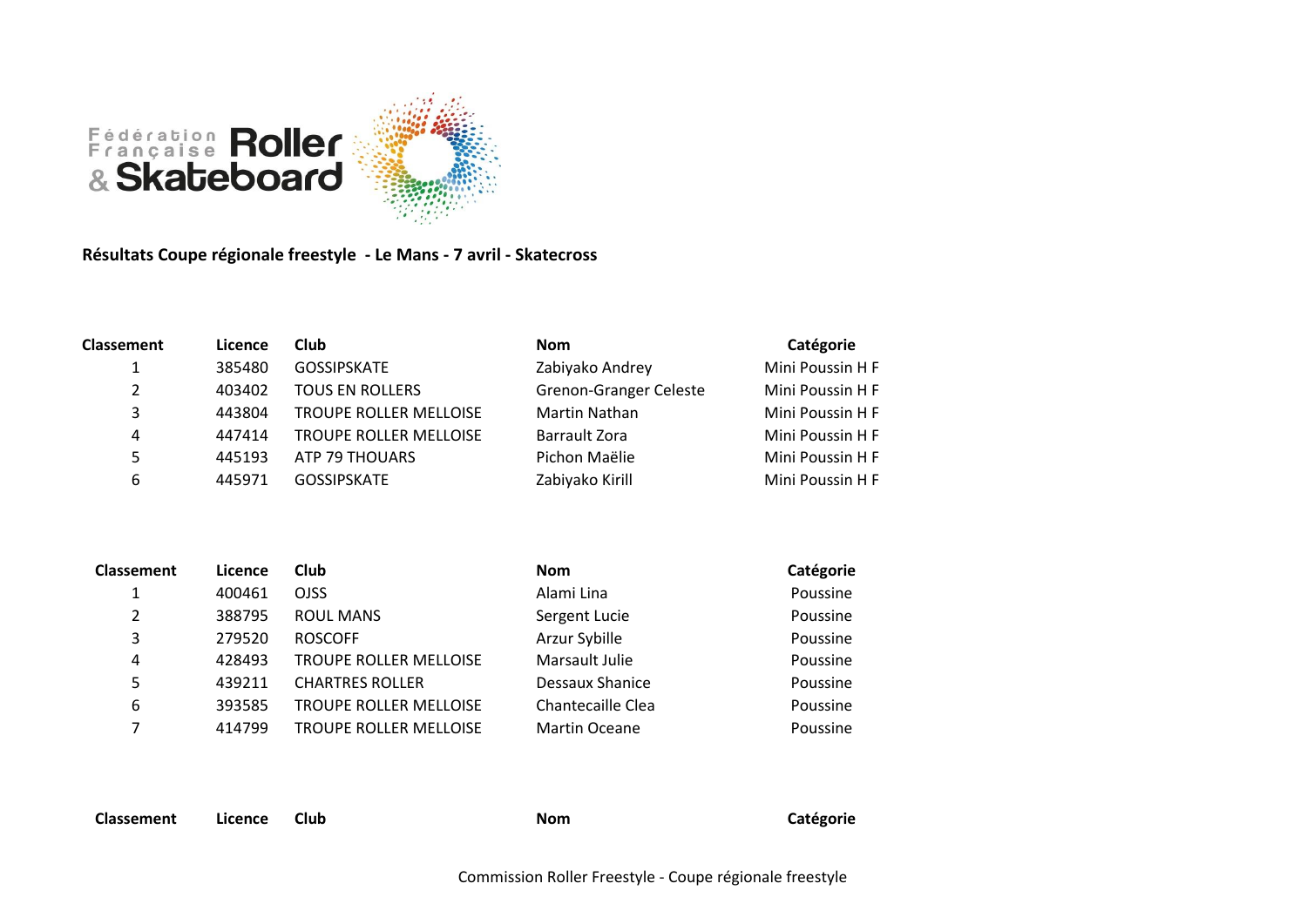| 1  | 390240 | <b>CHARTRES ROLLER</b>        | Vicq Adonis            | Poussin |
|----|--------|-------------------------------|------------------------|---------|
| 2  | 281913 | ROLLER CLUB ROSCOFF           | Creff Manao            | Poussin |
| 3  | 347603 | <b>CHARTRES ROLLER</b>        | Vermeulen Nathael      | Poussin |
| 4  | 387878 | <b>TOUS EN ROLLERS</b>        | <b>Viaud Antonin</b>   | Poussin |
| 5  | 325901 | ATP 79 THOUARS                | Champigny Yanis        | Poussin |
| 6  | 328507 | <b>TOUS EN ROLLERS</b>        | <b>Bouffard Jules</b>  | Poussin |
| 7  | 393064 | <b>TROUPE ROLLER MELLOISE</b> | Patureau Mathis        | Poussin |
| 8  | 376892 | <b>TROUPE ROLLER MELLOISE</b> | Aime Nino              | Poussin |
| 9  | 418531 | ATP 79 THOUARS                | Pichon Nolan           | Poussin |
| 10 | 447495 | <b>TROUPE ROLLER MELLOISE</b> | Thoreux Kellian        | Poussin |
| 11 | 418569 | ATP 79 THOUARS                | Lautrette Louka        | Poussin |
| 12 | 364317 | <b>CHARTRES ROLLER</b>        | <b>Bourgeois Felix</b> | Poussin |
| 13 | 393071 | <b>TROUPE ROLLER MELLOISE</b> | Patureau Noe           | Poussin |
| 14 | 457324 | <b>TROUPE ROLLER MELLOISE</b> | <b>Barrault Driss</b>  | Poussin |
|    |        |                               |                        |         |

| <b>Classement</b> | Licence | <b>Club</b>                                  | <b>Nom</b>      | Catégorie |
|-------------------|---------|----------------------------------------------|-----------------|-----------|
|                   | 334399  | <b>OJSS</b>                                  | Corroyer Melina | Benjamine |
| 2                 | 280659  | ROLLER CLUB ROSCOFF                          | Le Duc Laure    | Benjamine |
| 3                 | 417161  | <b>TOUS EN ROLLERS</b>                       | Junay Meline    | Benjamine |
| 4                 | 390815  | <b>TROUPE ROLLER MELLOISE</b>                | Rouleau Emmy    | Benjamine |
| 5                 | 429683  | ROLLER MAINE COEUR DE SARTHE Portier Camille |                 | Benjamine |
| 6                 | 388801  | <b>ROUL MANS</b>                             | Sergent Aimy    | Benjamine |
| 7                 | 403684  | ROLLER MAINE COEUR DE SARTHE Girard Sarah    |                 | Benjamine |
| 8                 | 376889  | TROUPE ROLLER MELLOISE                       | Aime Lola       | Benjamine |

| <b>Classement</b> | Licence | Club                                          | Nom           | Catégorie       |
|-------------------|---------|-----------------------------------------------|---------------|-----------------|
| ı.                | 234024  | ROLLER CLUB ROSCOFF                           | Grall Maxence | <b>Benjamin</b> |
| $\mathcal{P}$     | 304972  | ROLLING SK8 CLUB BIEVILLE BEUV Bataille Timeo |               | Benjamin        |
| ર                 | 420479  | <b>TOUS EN ROLLERS</b>                        | Dubois Nolan  | <b>Benjamin</b> |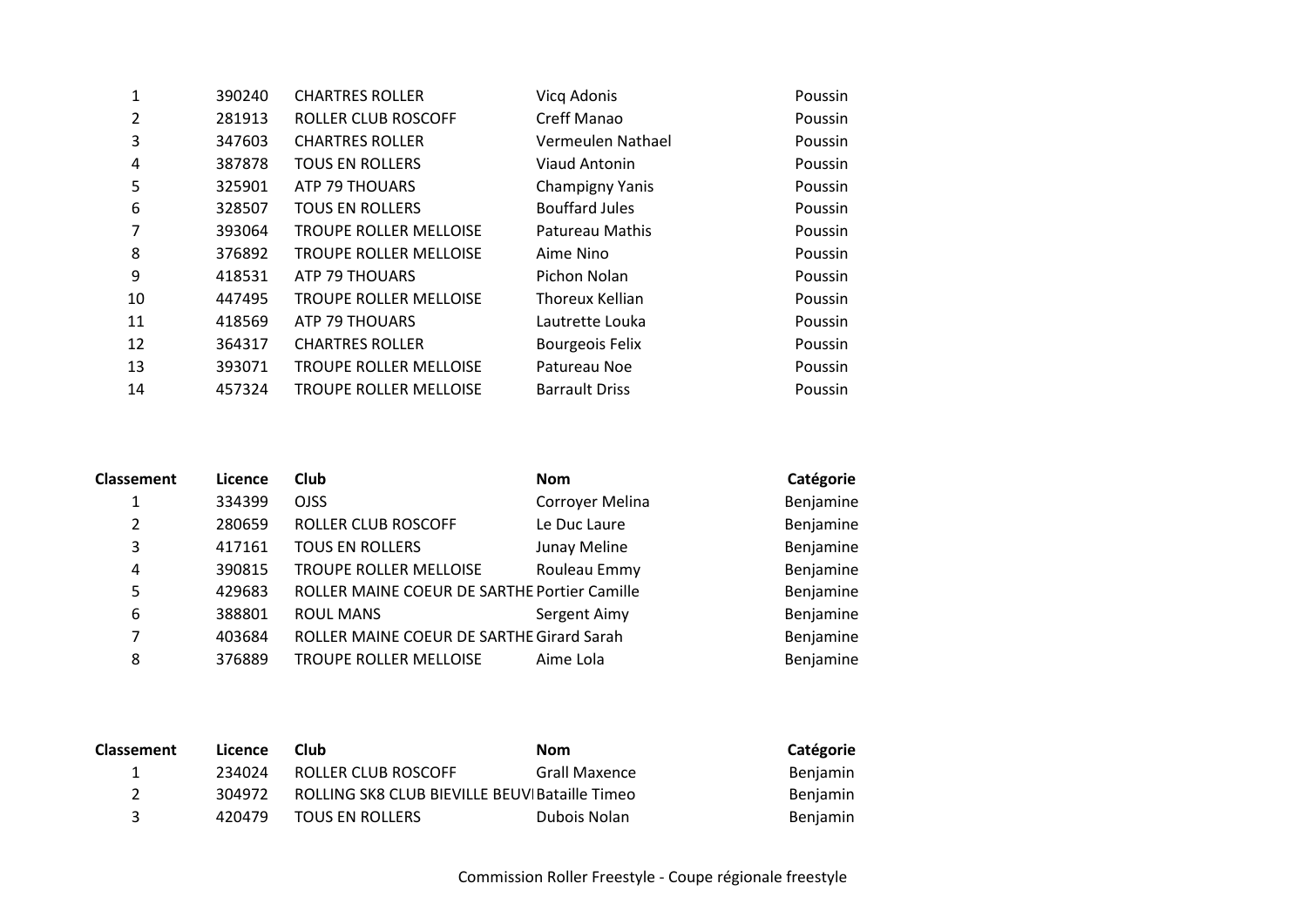| $\overline{4}$ | 393903 | <b>ROLLER CLUB ROSCOFF</b>                | Mocaer Swann              | Benjamin |
|----------------|--------|-------------------------------------------|---------------------------|----------|
| -5             | 392874 | <b>TOUS EN ROLLERS</b>                    | Chaigne Paul              | Benjamin |
| 6              | 383007 | <b>TOUS EN ROLLERS</b>                    | Viaud Julien              | Benjamin |
| $\overline{7}$ |        |                                           | Lebon Gino                | Benjamin |
| 8              | 343681 | ROLLER MAINE COEUR DE SARTHE Jarrier Tom  |                           | Benjamin |
| 9              | 269647 | ROLLER CLUB ROSCOFF                       | Roignant Leny             | Benjamin |
| 10             | 446960 | <b>ROUL MANS</b>                          | Chanteau--Chammakhi Ilies | Benjamin |
| 11             | 311938 | ROLLER MAINE COEUR DE SARTHE Serrano Noah |                           | Benjamin |

| <b>Classement</b> | Licence | Club                                       | <b>Nom</b>              | Catégorie |
|-------------------|---------|--------------------------------------------|-------------------------|-----------|
|                   | 423079  | <b>ROUL MANS</b>                           | <b>Glandais Camille</b> | Minime F  |
| 2                 | 342104  | <b>CHARTRES ROLLER</b>                     | Khenissi Myriam         | Minime F  |
| 3                 | 347677  | ROLLER CLUB ROSCOFF                        | Quillevere Celia        | Minime F  |
| 4                 | 281764  | ROLLER MAINE COEUR DE SARTHE Jeandel Maeve |                         | Minime F  |
| 5.                | 266498  | ROLLER CLUB ROSCOFF                        | Arzur Chimene           | Minime F  |

| <b>Classement</b> | Licence | <b>Club</b>                                        | <b>Nom</b>              | Catégorie |
|-------------------|---------|----------------------------------------------------|-------------------------|-----------|
|                   | 354816  | LE HAVRE SKATE KREW                                | <b>Renault Louis</b>    | Minime H  |
| 2                 | 383353  | ROLLING SK8 CLUB BIEVILLE BEUVI Francois Alexandre |                         | Minime H  |
| 3                 | 291687  | ROLLER MAINE COEUR DE SARTHE Vallee Gabin          |                         | Minime H  |
| 4                 | 342405  | <b>CHARTRES ROLLER</b>                             | <b>Bakry Charles</b>    | Minime H  |
| 5                 | 410808  | GOSSIPSKATE                                        | Malaquier Altai         | Minime H  |
| 6                 | 322203  | <b>CHARTRES ROLLER</b>                             | Hirsch Raphael          | Minime H  |
| 7                 | 321712  | ROLLER MAINE COEUR DE SARTHE Letessier Leonard     |                         | Minime H  |
| 8                 | 427891  | <b>ROUL MANS</b>                                   | <b>Coutable Antonin</b> | Minime H  |

**Classement** Licence Club **Nom Nom Catégorie**